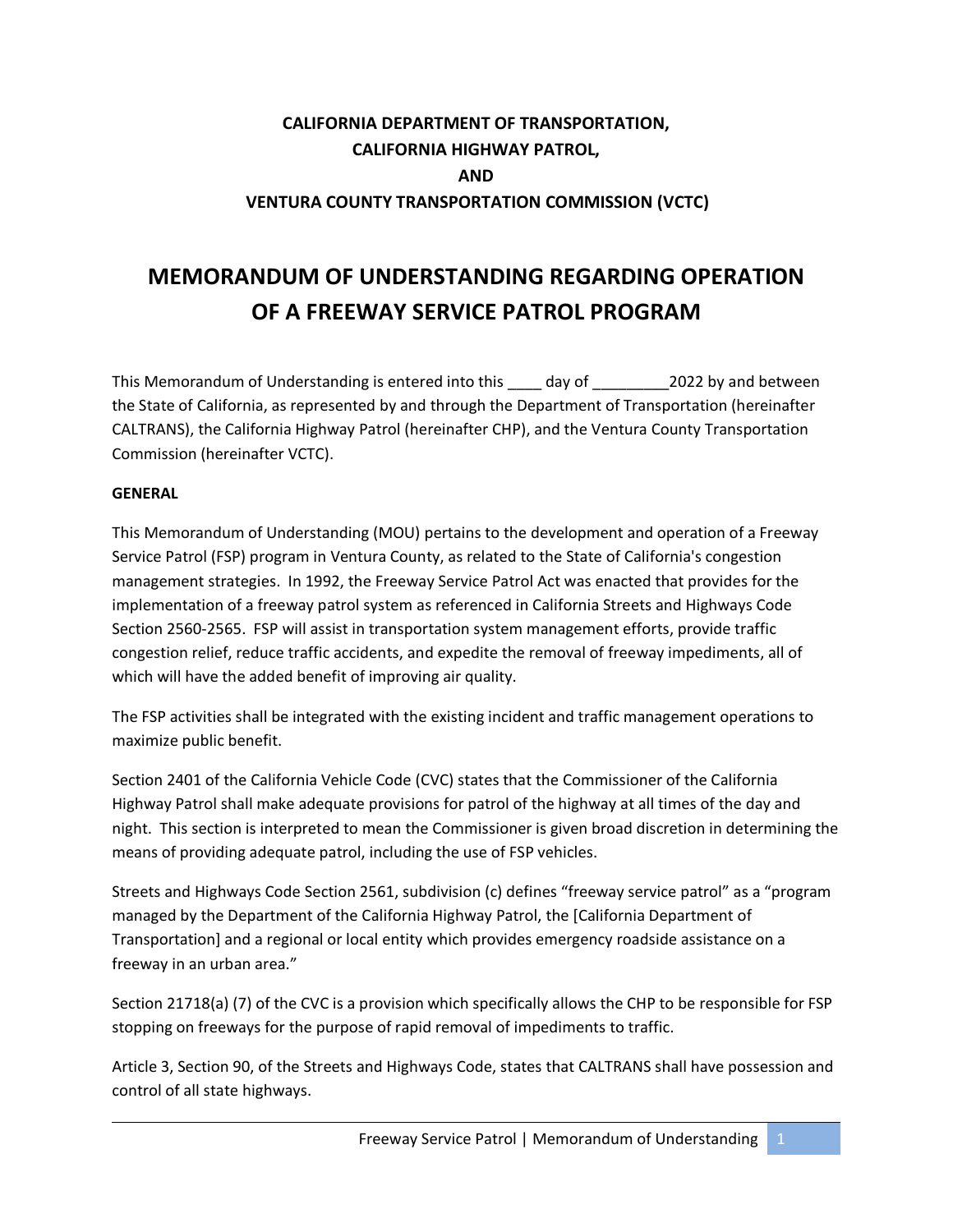In stipulated in Article 3, Section 91, of the Streets and Highways Code, CALTRANS has the responsibility to improve and maintain the state highways. CALTRANS also has the responsibility for traffic system management and removing impediments from the highways.

Per Article 3, Section 92, of the Streets and Highways Code, CALTRANS may do any act necessary, convenient, or proper for the construction, improvement, maintenance, or use of all highways which are under its jurisdiction, possession, or control.

Together, the CHP and CALTRANS have agreed to jointly operate Transportation Management Centers (TMC) and FSP programs to improve the efficiency of the transportation system and to expedite the removal of stranded or disabled vehicles on urban freeways.

VCTC and CALTRANS are responsible for entering into a fund transfer agreement which includes provision for the transfer of funds to VCTC to fund the FSP contracts.

This MOU constitutes an operational guide to the obligations, responsibilities, and goals of the parties involved. It is not intended to authorize funding. Funding commitments are covered by the above referenced fund transfer agreement by and between CALTRANS and VCTC.

### I. **CALTRANS RESPONSIBILITIES:**

- a. CALTRANS shall provide a portion of funding for the VCTC FSP program, as provided in the CALTRANS/VC SAFE fund transfer agreement, and the resources needed by the CHP to carry out CHP responsibilities.
- b. CALTRANS shall supply all reasonable information required for evaluation of the FSP effectiveness in reducing congestion, accidents, and improving air quality periodically or upon request of CHP or VCTC.

#### II. **CHP RESPONSIBILITIES:**

- a. CHP shall be responsible for oversight of all the daily field operations associated with the tow contractor's services and the quality of those services. CHP shall also promptly report any problems or concerns about the contractor's services to VCTC.
- b. CHP shall dispatch FSP vehicles based on information regarding the need for services received at the CHP Ventura Communications Center and within the FSP contractor's scope of services. Additionally, CHP shall record the information on the Computer Aided Dispatch system, when appropriate.
- c. CHP shall provide training to all FSP contractors and operators, including any training materials. The FSP contractors and operators shall be trained, prior to providing FSP service, with training updates occurring on an as needed basis.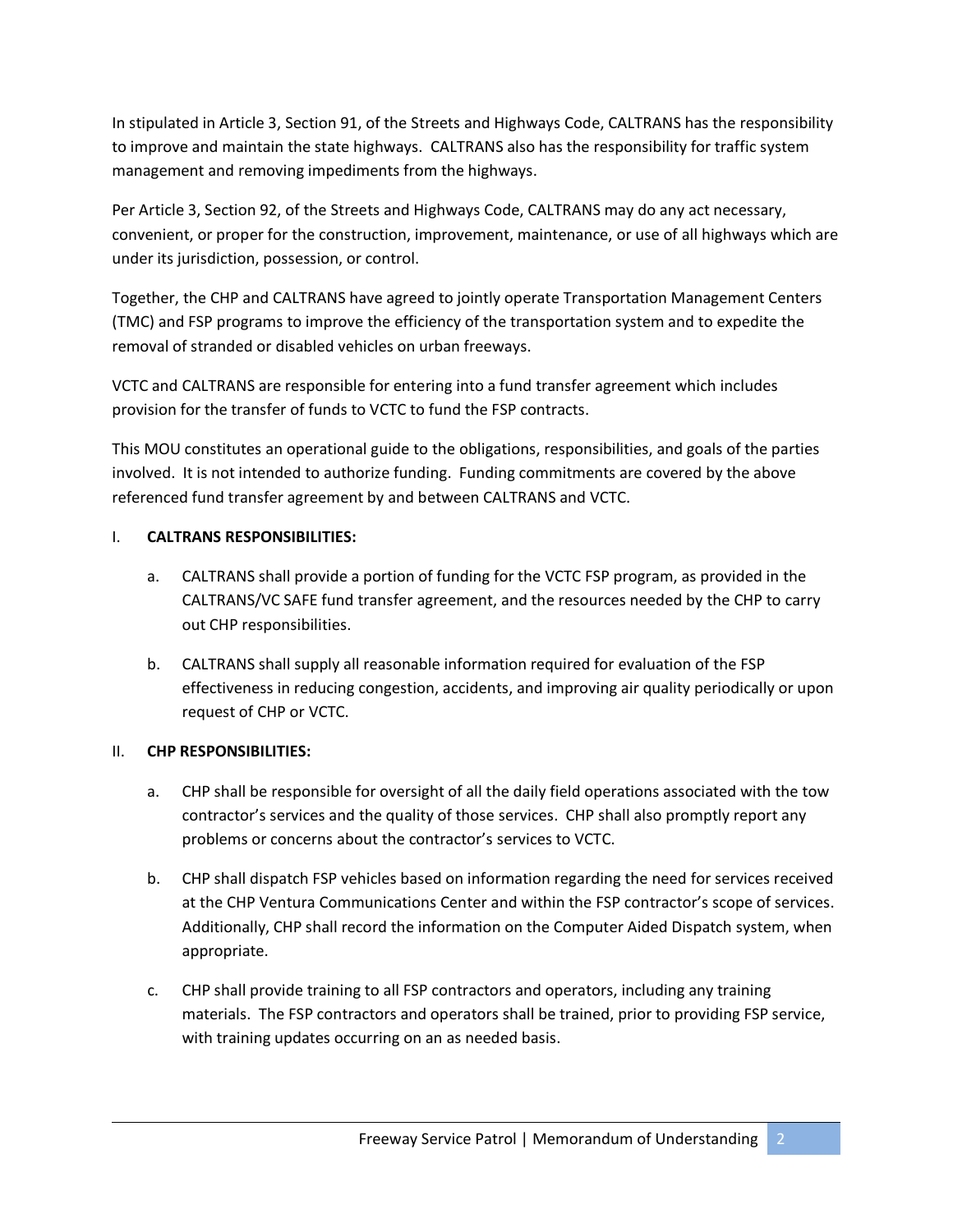- d. CHP shall investigate complaints from the public regarding FSP contractor/operator conduct and operation and will further report to VCTC its findings and recommendations for appropriate action.
- e. CHP shall perform all necessary driver license and background checks on all FSP owners, operators, and drivers.
- f. CHP shall inspect all tow trucks prior to the start of a new contract and will perform inspections annually and as needed.
- g. CHP shall provide information to VCTC regarding FSP related data for use in verifying contractor invoices.

#### III. **VCTC RESPONSIBILITIES:**

- a. VCTC shall provide a portion of the funding for the FSP program as provided in the CALTRANS/VC SAFE fund transfer agreement, including any later amendments.
- b. VCTC shall develop, advertise, award, and administer the FSP contracts for the Ventura County FSP Program.
- c. VCTC, using data supplied by CALTRANS and the CHP and collected through the program, shall periodically provide FSP statistics for use by all three agencies.

#### IV. **JOINT RESPONSIBILITIES**:

- a. CALTRANS, VCTC, and CHP shall jointly and cooperatively define the FSP program, as well as the appropriate FSP level of service and the equipment requirements necessary to operate and manage the program.
- b. CHP and CALTRANS may only use the FSP program system within the limits of the FSP operators' contract and resources available for traffic system management purposes, as described in this agreement. The prime purpose will be for incident removal and motorist aid services.
- c. CALTRANS, VCTC and CHP shall provide representation for the FSP Technical Advisory Committee which will guide program development, implementation, operation, evaluation, and public relations.
- d. The FSP Technical Advisory Committee shall consist of representatives from VCTC, CHP, and, when appropriate, CALTRANS and non-voting representative(s) from the FSP contractor. The Technical Advisory Committee shall meet on an as needed basis.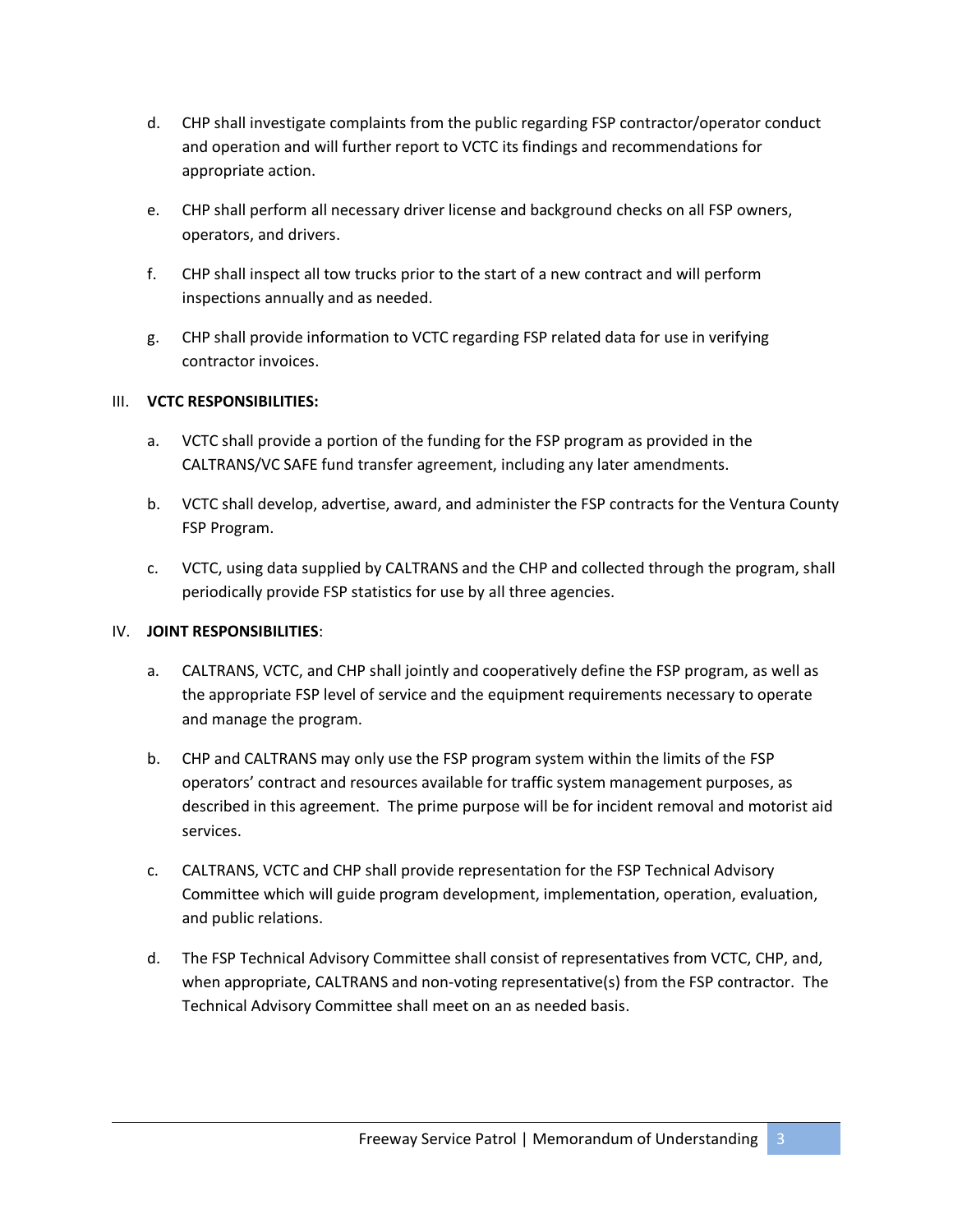#### V. **CROSS INDEMNIFICATION**:

- a. Each partner agency shall be responsible for the acts and omissions of its participating officers and employees, and shall defend, indemnify, and save harmless each other partner agency, as well as the boards, officials, appointees, officers, and employees of each, from and against all claims, liabilities, and actions for personal injury, death, harm, and/or property damage arising out of its performance under this Agreement, but only in proportion to and to the extent such claims, liabilities, and actions are directly or proximately caused by the negligent or intentional acts or omissions of the indemnitor agency and/or its participating officers and employees.
- b. Where a partner agency contracts with an independent contractor to directly further the objectives of the Freeway Service Patrol Act and this Agreement, that partner agency promises to require each independent contractor to name the State of California as an additional insured on its insurance policy. In no event shall the independent contractor's coverage amount be less than \$2 million.
- c. Where a trial verdict or arbitration award allocates or determines the comparative fault of the parties, the partner agencies may seek reimbursement and/or reallocation of defense costs, settlement payments, and judgements and awards, consistent with such comparative fault. Any dispute relating to defense and indemnity shall be resolved by the partner agencies as a separate matter and final disposition of the subject litigation.